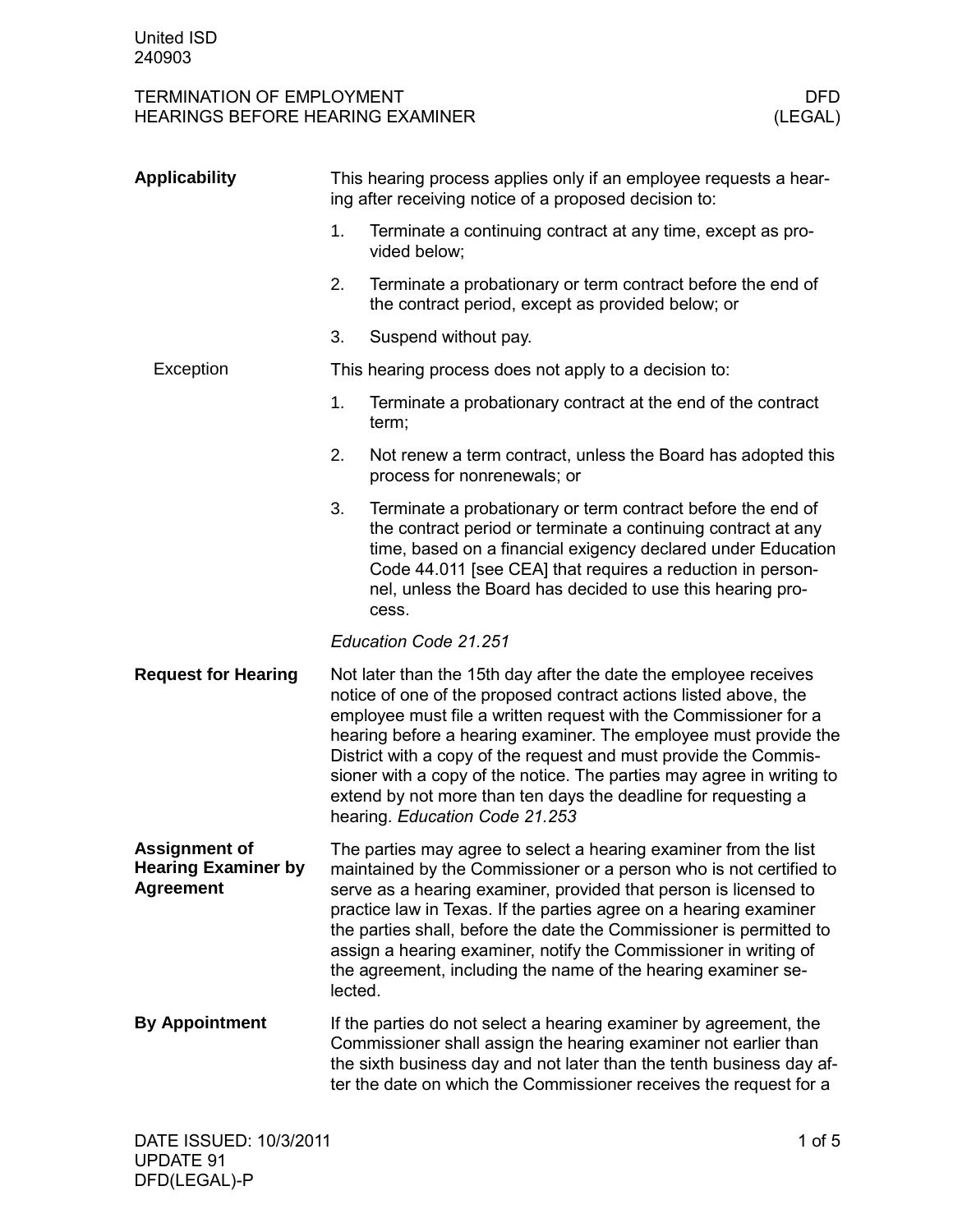|                                             |                                                                                                                                                                                                                                          | hearing. When a hearing examiner has been assigned, the Com-<br>missioner shall notify the parties immediately.                                                                                                                                                                                                                                                                                                                                                                                                                         |  |  |  |
|---------------------------------------------|------------------------------------------------------------------------------------------------------------------------------------------------------------------------------------------------------------------------------------------|-----------------------------------------------------------------------------------------------------------------------------------------------------------------------------------------------------------------------------------------------------------------------------------------------------------------------------------------------------------------------------------------------------------------------------------------------------------------------------------------------------------------------------------------|--|--|--|
| Rejection                                   |                                                                                                                                                                                                                                          | The parties may agree to reject a hearing examiner for any reason<br>and either party is entitled to reject an assigned hearing examiner<br>for cause. A rejection must be in writing and filed with the Commis-<br>sioner not later than the third day after the date of notification of the<br>hearing examiner's assignment. If the parties agree to reject the<br>hearing examiner or if the Commissioner determines that one party<br>has good cause for the rejection, the Commissioner shall assign<br>another hearing examiner. |  |  |  |
| <b>Finality of Decision</b>                 | After the employee receives notice of the proposed contract action,<br>the parties may agree in writing that the hearing examiner's deci-<br>sion be final and nonappealable on all or some issues.                                      |                                                                                                                                                                                                                                                                                                                                                                                                                                                                                                                                         |  |  |  |
|                                             |                                                                                                                                                                                                                                          | Education Code 21.254                                                                                                                                                                                                                                                                                                                                                                                                                                                                                                                   |  |  |  |
| <b>Powers of Hearing</b><br><b>Examiner</b> |                                                                                                                                                                                                                                          | The hearing examiner may issue subpoenas, administer oaths,<br>rule on motions and the admissibility of evidence, maintain deco-<br>rum, schedule and recess the proceedings, allow the parties to<br>take depositions or use other means of discovery, and make any<br>other orders as provided by Commissioner rule.                                                                                                                                                                                                                  |  |  |  |
| <b>Conduct of Hearing</b>                   | The hearing and any depositions must be held within the geo-<br>graphical boundaries of the District or at the regional education<br>service center that serves the District.                                                            |                                                                                                                                                                                                                                                                                                                                                                                                                                                                                                                                         |  |  |  |
|                                             | Education Code 21.255                                                                                                                                                                                                                    |                                                                                                                                                                                                                                                                                                                                                                                                                                                                                                                                         |  |  |  |
| Schedule<br>Restriction                     | A hearing before a hearing examiner may not be held on a Satur-<br>day, Sunday, or a state or federal holiday, unless all parties agree.<br>Education Code 21.257(c)                                                                     |                                                                                                                                                                                                                                                                                                                                                                                                                                                                                                                                         |  |  |  |
| Private                                     | A hearing before a hearing examiner shall be private unless the<br>employee makes a written request for a public hearing.                                                                                                                |                                                                                                                                                                                                                                                                                                                                                                                                                                                                                                                                         |  |  |  |
| Exception                                   | If necessary to maintain decorum, the hearing examiner may close<br>a hearing that an employee has requested be public.                                                                                                                  |                                                                                                                                                                                                                                                                                                                                                                                                                                                                                                                                         |  |  |  |
| Protection of<br><b>Witnesses</b>           | To protect the privacy of a witness who is a child, the hearing ex-<br>aminer may close the hearing to receive the testimony or order that<br>the testimony be presented by procedures in Article 38.071, Code<br>of Criminal Procedure. |                                                                                                                                                                                                                                                                                                                                                                                                                                                                                                                                         |  |  |  |
| <b>Employee Rights</b>                      | At the hearing, the employee has the right to:                                                                                                                                                                                           |                                                                                                                                                                                                                                                                                                                                                                                                                                                                                                                                         |  |  |  |
|                                             | 1.                                                                                                                                                                                                                                       | Be represented by a representative of the employee's choice;                                                                                                                                                                                                                                                                                                                                                                                                                                                                            |  |  |  |
|                                             | 2.                                                                                                                                                                                                                                       | Hear the evidence on which the charges are based;                                                                                                                                                                                                                                                                                                                                                                                                                                                                                       |  |  |  |
|                                             | 3.                                                                                                                                                                                                                                       | Cross-examine each adverse witness; and                                                                                                                                                                                                                                                                                                                                                                                                                                                                                                 |  |  |  |
|                                             |                                                                                                                                                                                                                                          |                                                                                                                                                                                                                                                                                                                                                                                                                                                                                                                                         |  |  |  |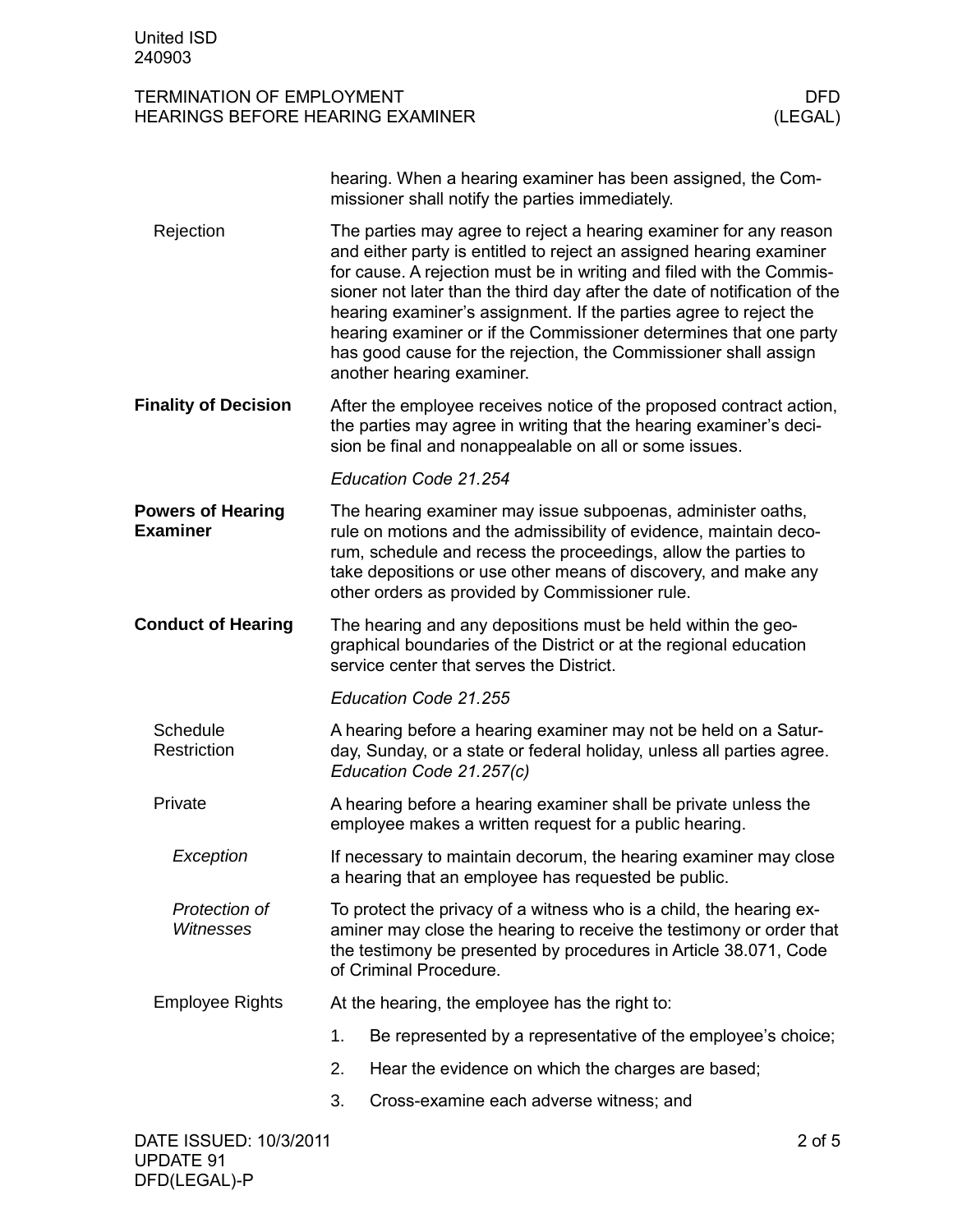|                                              | Present evidence.<br>4.                                                                                                                                                                                                                                                                                                                                                                                                                                                                                                                                                                                                                                                                                             |
|----------------------------------------------|---------------------------------------------------------------------------------------------------------------------------------------------------------------------------------------------------------------------------------------------------------------------------------------------------------------------------------------------------------------------------------------------------------------------------------------------------------------------------------------------------------------------------------------------------------------------------------------------------------------------------------------------------------------------------------------------------------------------|
|                                              | The hearing is not subject to the Administrative Procedure Act.                                                                                                                                                                                                                                                                                                                                                                                                                                                                                                                                                                                                                                                     |
|                                              | The hearing shall be conducted in the same manner as a trial with-<br>out a jury in state district court. A certified shorthand reporter shall<br>record the hearing.                                                                                                                                                                                                                                                                                                                                                                                                                                                                                                                                               |
| Evidence                                     | The Texas Rules of Civil Evidence shall apply at the hearing. An<br>evaluation or appraisal of the teacher is presumed to be admissible<br>at the hearing. The hearing examiner's findings of fact and conclu-<br>sions of law shall be presumed to be based only on admissible evi-<br>dence.                                                                                                                                                                                                                                                                                                                                                                                                                      |
| <b>Burden of Proof</b>                       | The District has the burden of proof by a preponderance of the evi-<br>dence at the hearing.                                                                                                                                                                                                                                                                                                                                                                                                                                                                                                                                                                                                                        |
|                                              | Education Code 21.256                                                                                                                                                                                                                                                                                                                                                                                                                                                                                                                                                                                                                                                                                               |
| Costs                                        | The District shall bear the cost of the services of the hearing exam-<br>iner and certified shorthand reporter and the production of any orig-<br>inal hearing transcript. Each party shall bear its costs of discovery,<br>if any, and its attorney's fees. Education Code 21.255(e)                                                                                                                                                                                                                                                                                                                                                                                                                               |
| <b>Recommendation</b>                        | Not later than the 60th day after the date on which the Commis-<br>sioner receives a request for a hearing before a hearing examiner,<br>the hearing examiner shall complete the hearing and make a writ-<br>ten recommendation. The recommendation must include findings<br>of fact and conclusions of law. The recommendation may include a<br>proposal for granting relief, including reinstatement, back pay, or<br>employment benefits. The proposal for relief may not include attor-<br>ney's fees or other costs associated with the hearing or appeals<br>from the hearing. The hearing examiner shall send a copy of the<br>recommendation to each party, the Board President, and the Com-<br>missioner. |
| <b>Waiver of Deadline</b>                    | The parties may agree in writing to extend by not more than 45<br>days the right to a recommendation by the date specified above.                                                                                                                                                                                                                                                                                                                                                                                                                                                                                                                                                                                   |
|                                              | Education Code 21.257                                                                                                                                                                                                                                                                                                                                                                                                                                                                                                                                                                                                                                                                                               |
| <b>Consideration</b>                         | The Board or a designated subcommittee shall consider the hear-<br>ing examiner's record and recommendation at the first Board meet-<br>ing for which notice can be posted in compliance with the open<br>meetings laws. The meeting must be held not later than the 20th<br>day after the date that the Board President receives the hearing<br>examiner's recommendation and record.                                                                                                                                                                                                                                                                                                                              |
| <b>Oral Argument and</b><br><b>Recording</b> | At the meeting, the Board or subcommittee shall allow each party<br>to present an oral argument to the Board or subcommittee. The                                                                                                                                                                                                                                                                                                                                                                                                                                                                                                                                                                                   |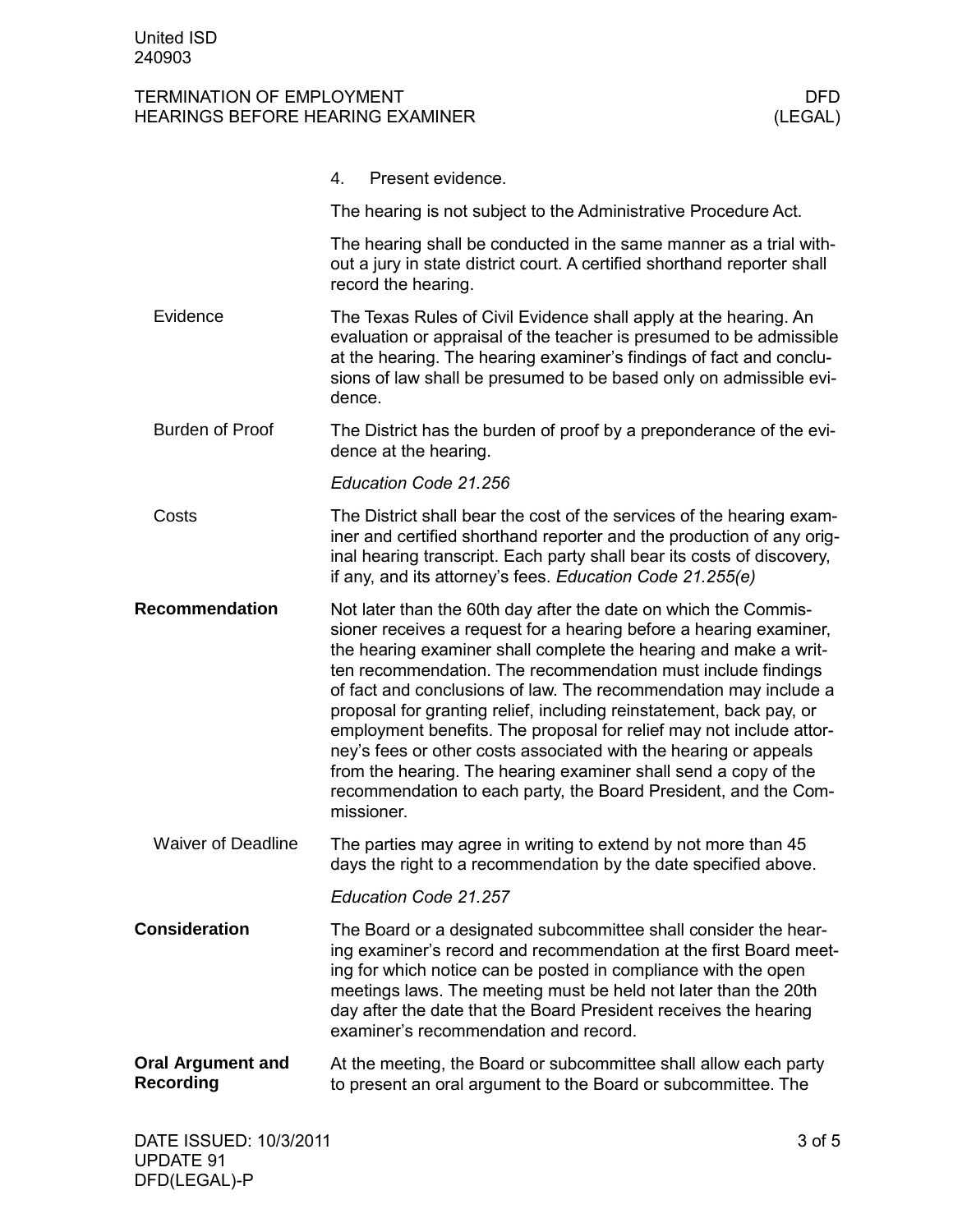|                                        |                                                                                                                                                                                                                                                                                                 | Board may, by written policy, limit the amount of time for oral argu-<br>ment, provided equal time is allotted each party. A certified short-<br>hand reporter shall record any such oral argument.                                                                                                                                                                                                                                     |  |  |  |
|----------------------------------------|-------------------------------------------------------------------------------------------------------------------------------------------------------------------------------------------------------------------------------------------------------------------------------------------------|-----------------------------------------------------------------------------------------------------------------------------------------------------------------------------------------------------------------------------------------------------------------------------------------------------------------------------------------------------------------------------------------------------------------------------------------|--|--|--|
| Legal Advice                           | The Board or subcommittee may obtain advice from an attorney<br>who has not been involved in the proceedings.                                                                                                                                                                                   |                                                                                                                                                                                                                                                                                                                                                                                                                                         |  |  |  |
|                                        |                                                                                                                                                                                                                                                                                                 | Education Code 21.258, .260                                                                                                                                                                                                                                                                                                                                                                                                             |  |  |  |
| <b>Decision</b>                        | Not later than the tenth day after the date on which the meeting to<br>consider the hearing examiner's recommendation is held, the<br>Board or subcommittee shall announce its decision, which must in-<br>clude findings of fact and conclusions of law, and may include a<br>grant of relief. |                                                                                                                                                                                                                                                                                                                                                                                                                                         |  |  |  |
|                                        |                                                                                                                                                                                                                                                                                                 | The Board or subcommittee may adopt, reject, or change the hear-<br>ing examiner's conclusions of law or proposal for granting relief. A<br>determination by the hearing examiner regarding good cause for<br>the suspension of an employee without pay or the termination of a<br>probationary, continuing, or term contract is a conclusion of law<br>and may be adopted, rejected, or changed by the Board or Board<br>subcommittee. |  |  |  |
|                                        |                                                                                                                                                                                                                                                                                                 | The Board may reject or change a finding of fact made by the hear-<br>ing examiner:                                                                                                                                                                                                                                                                                                                                                     |  |  |  |
|                                        | 1.                                                                                                                                                                                                                                                                                              | Only after reviewing the record of the proceedings; and                                                                                                                                                                                                                                                                                                                                                                                 |  |  |  |
|                                        | 2.                                                                                                                                                                                                                                                                                              | Only if the finding of fact is not supported by substantial evi-<br>dence.                                                                                                                                                                                                                                                                                                                                                              |  |  |  |
|                                        | The Board or subcommittee shall state in writing the reason for and<br>legal basis for a change or rejection.                                                                                                                                                                                   |                                                                                                                                                                                                                                                                                                                                                                                                                                         |  |  |  |
|                                        | Education Code 21.257, .259                                                                                                                                                                                                                                                                     |                                                                                                                                                                                                                                                                                                                                                                                                                                         |  |  |  |
| Recording                              | A certified shorthand reporter shall record the announcement of the<br>decision. The District shall bear the cost of the reporter's services.<br>Education Code 21.260                                                                                                                          |                                                                                                                                                                                                                                                                                                                                                                                                                                         |  |  |  |
| <b>Record of</b><br><b>Proceedings</b> | The Commissioner shall consider the appeal solely on the basis of<br>the local record and may not consider any additional evidence or<br>issue. Education Code 21.301(c)                                                                                                                        |                                                                                                                                                                                                                                                                                                                                                                                                                                         |  |  |  |
|                                        | The record of the proceedings before the independent hearing ex-<br>aminer shall include:                                                                                                                                                                                                       |                                                                                                                                                                                                                                                                                                                                                                                                                                         |  |  |  |
|                                        | 1.                                                                                                                                                                                                                                                                                              | The transcripts of proceedings at the local level;                                                                                                                                                                                                                                                                                                                                                                                      |  |  |  |
|                                        | 2.                                                                                                                                                                                                                                                                                              | All evidence admitted;                                                                                                                                                                                                                                                                                                                                                                                                                  |  |  |  |
|                                        | 3.                                                                                                                                                                                                                                                                                              | All offers of proof;                                                                                                                                                                                                                                                                                                                                                                                                                    |  |  |  |
|                                        |                                                                                                                                                                                                                                                                                                 |                                                                                                                                                                                                                                                                                                                                                                                                                                         |  |  |  |